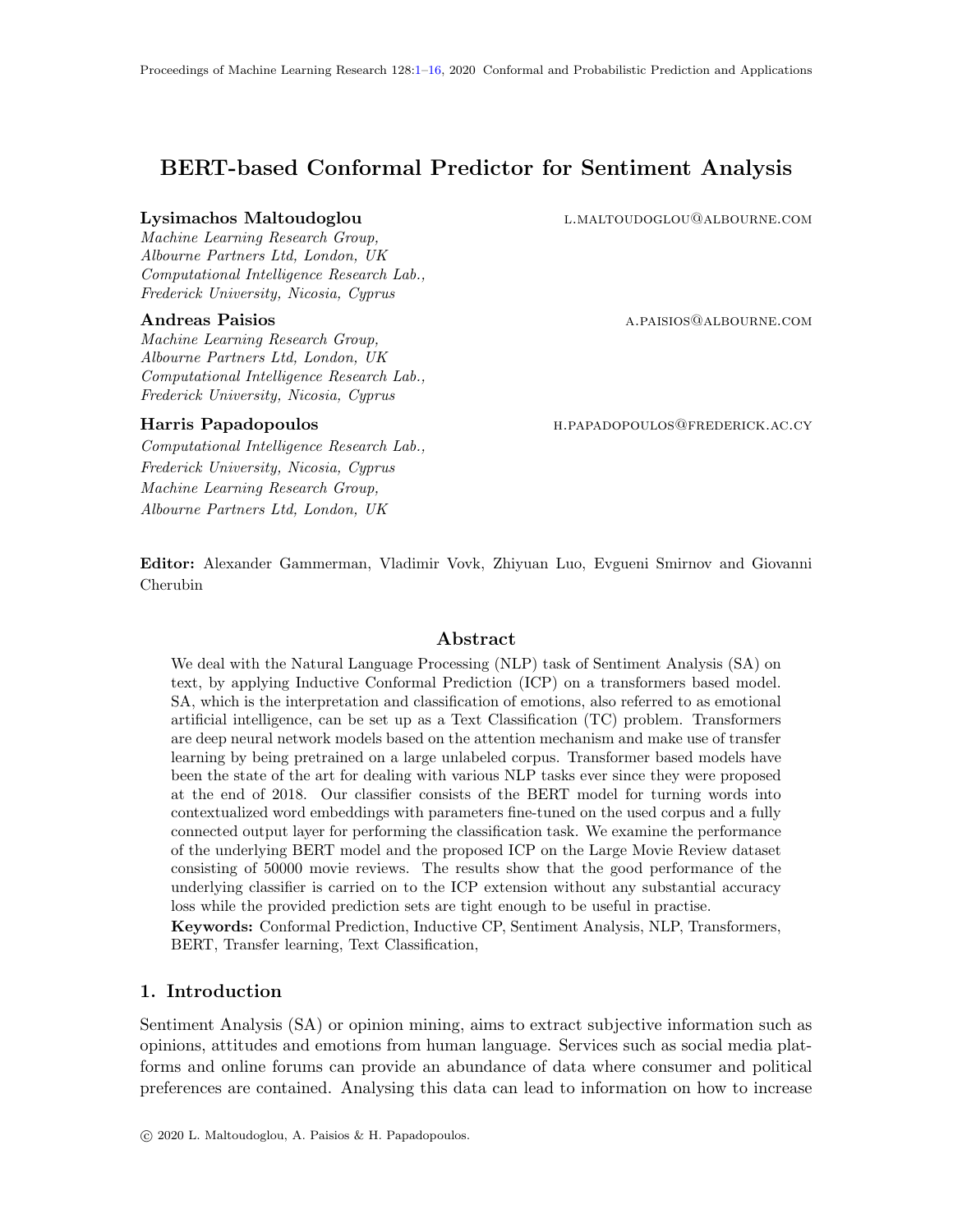market share and company profits or on how to increase popularity of leaders and influencers. SA is a task of Natural Language Processing (NLP), but it can also be applied on images or videos of humans to extract similar kind of information from facial expressions, gesture and body language. This is referred to as Visual SA and belongs to the field of Computer Vision.

Although SA has been attracting the interest of researchers and practitioners alike due to its potential practical applications [\(Liu,](#page-13-0) [2010\)](#page-13-0), it was only after 2004 that the research on SA began to flourish. The reasons are found in the development of computer systems in the 90's that allowed computer-based SA as well as in the increased availability of large opinion text corpuses from the Internet after the 00s (Mäntylä et al., [2018\)](#page-14-0). NLP's advancements in the past decade pushed SA research significantly making it now one of the most active research areas in computer science.

Approaches to the SA problem can be categorised based on the techniques used and the level of classification. The two main techniques used are Machine Learning (ML) and the Lexicon-based [\(Medhat et al.,](#page-14-1) [2014\)](#page-14-1). ML techniques use a variety of learning algorithms to determine the sentiment by training on a known dataset. Lexicon-based techniques extract the sentiment using the semantic orientation of words. Depending on the level of SA performed, these can be categorised as: document; sentence; and aspect-level SA. Document level SA extracts the sentiment of a whole document while sentence-level operates on each sentence within the text. Aspect level SA is based on the idea that an opinion is made-up by a sentiment on a target [\(Liu,](#page-13-1) [2012\)](#page-13-1), and therefore it extracts sentiments with regards to certain entities or aspects of entities within the text. To demonstrate how aspect level SA serves the problem, consider the following example of a segment of a phone purchase review: "Although the battery charges really fast it doesn't last long". Different sentiments for different aspects of the entity "battery" co-exist within this text.

Document and sentence-level SA suffer from the limitation of providing general sentiments without discovering what exactly people liked and disliked. Aspect level SA consists of a set of NLP sub-tasks to deal with this limitation making it a challenging problem. Document and sentence-level SA are considered a Text Classification (TC) process, as text is automatically assigned to one or more tags out of fixed set of possible tags such as: "happy", "angry", "sad". TC is one of the basic NLP tasks and it comes into 3 flavors: the binary setting, where each text belongs to one out of two categories; the multi-class setting, where each text belongs to exactly one out of many categories; and the multi-label setting, where each text is assigned to one or more categories out of many categories.

NLP is a set of computational techniques combining linguistics, computer science and artificial intelligence that aim to enable computers to analyze, represent and reproduce human language. In particular, the higher purpose of NLP is to allow computers to perform a number of human-language related tasks such as categorization, translation, information extraction and text generation. In the 2010s NLP tasks marked a significant increase in performance [\(Goth,](#page-13-2) [2016\)](#page-13-2), fueled by scientific advancements in ML along with the computation power boost provided from hardware. Advancements in ML were mostly driven by Artificial Neural Networks (ANNs) which are inspired from the function of the human brain. Current state of the art models in NLP make use of Transformers which were recently proposed as an alternative type of ANN structure to deal with NLP tasks.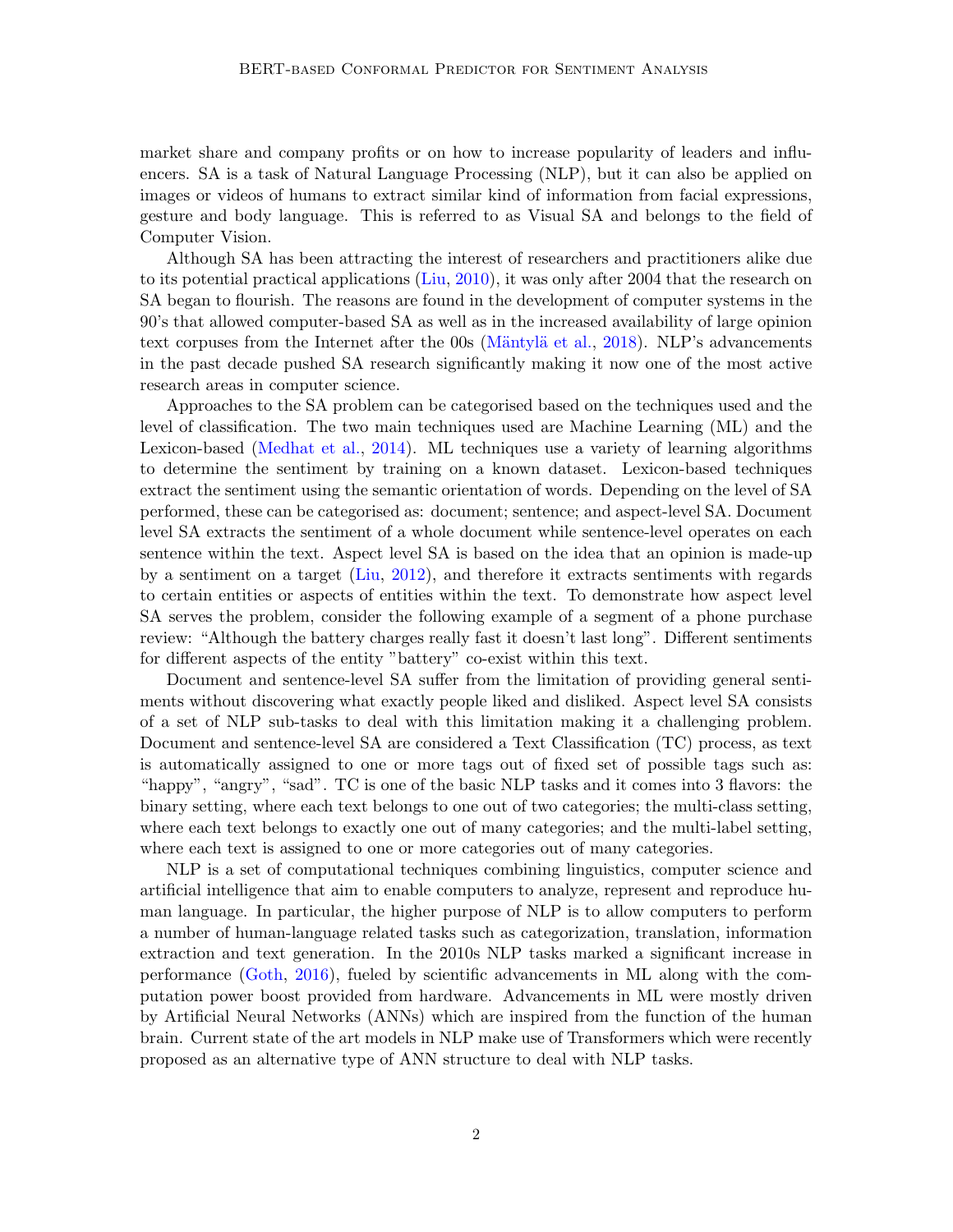Despite the fact that SA and TC problems have been extensively dealt with in the bibliography, the issue of providing real likelihoods for predictions being correct still persists and when such information is provided it can still be misleading, as shown by [Papadopoulos](#page-14-2) [\(2013\)](#page-14-2) and [Antonis et al.](#page-13-3) [\(2015\)](#page-13-3). This limitation is addressed by Conformal Prediction (CP), which provides prediction-sets for a pre-specified confidence level that are guaranteed to be well calibrated under the assumption of data exchangeability [\(Shafer and Vovk,](#page-14-3) [2007\)](#page-14-3). CP can be very useful when opinion mining predictions need to satisfy a pre-specified level of confidence due to the sensitivity of the final conclusions, e.g. when a manufacturer needs to decide if investing more in a specific feature of his product would be beneficial for his business. In addition, there are situations in SA where the same or a similar conclusion is reached under different predictions e.g. when extracting emotions "happy" and "very happy". In this case prediction regions can be beneficial as well. A drawback of CP is that it is a computationally heavy process. One of the ways to address this problem is with Inductive CP (ICP) which offers the same guarantees as CP without any further assumptions.

In this study we investigate the use of ICP on combined with a TC classifier (the underlying model) based on BERT: Bidirectional Encoder Representations from Transformers. We are dealing with the binary TC problem of predicting the polarity (positive or negative sentiment) in movie reviews (document level SA). We measure the ICP performance and compare it with that of the underlying classifier using the results from the forcedprediction mode of CP. BERT is one of the first transformer-based models proposed and highly influential for future models. Our contribution is that we supplement the underlying transformer-based model predictions with reliable confidence information by utilizing the CP framework. To the best of our knowledge ICP has not been used on a transformer-based model before. We also experiment with two types of classifiers to measure their impact on the use of CP.

The paper is structured as follows: Section 2 presents a review of the existing literature on NLP and TC. Section 3 discusses CP and ICP in more detail and Section 4 outlines our approach for the particular problem. In Section 5 we describe our experimental set-up and present results which are further discussed with our conclusions in Section 6.

## 2. Literature Review

As a TC problem, document-level SA is primarily influenced by the work on NLP and particularly by developments on neural word embeddings that provide high quality features for the underlying classifiers. Word embeddings are dense, high dimensional vector representations of text able to attribute semantic similarities and analogies. Word embeddings have been increasingly popular because of the continuous performance improvements that their use has demonstrated in a wide range of basic NLP tasks, [\(Cambria et al.,](#page-13-4) [2017\)](#page-13-4), TC included, and can be categorised as Static and Dynamic (or Contextualized) word embeddings, as shown in Figure [1.](#page-3-0)

Static word embeddings are produced from shallow models, usually pre-trained. The Word2Vec method [\(Mikolov et al.,](#page-14-4) [2013a\)](#page-14-4), [\(Mikolov et al.,](#page-14-5) [2013b\)](#page-14-5)) was the first efficient static word embeddings as it offered a way to deal with each word in a collective way and not individually as was previously the case. [Pennington et al.](#page-14-6) [\(2014\)](#page-14-6), introduced the Global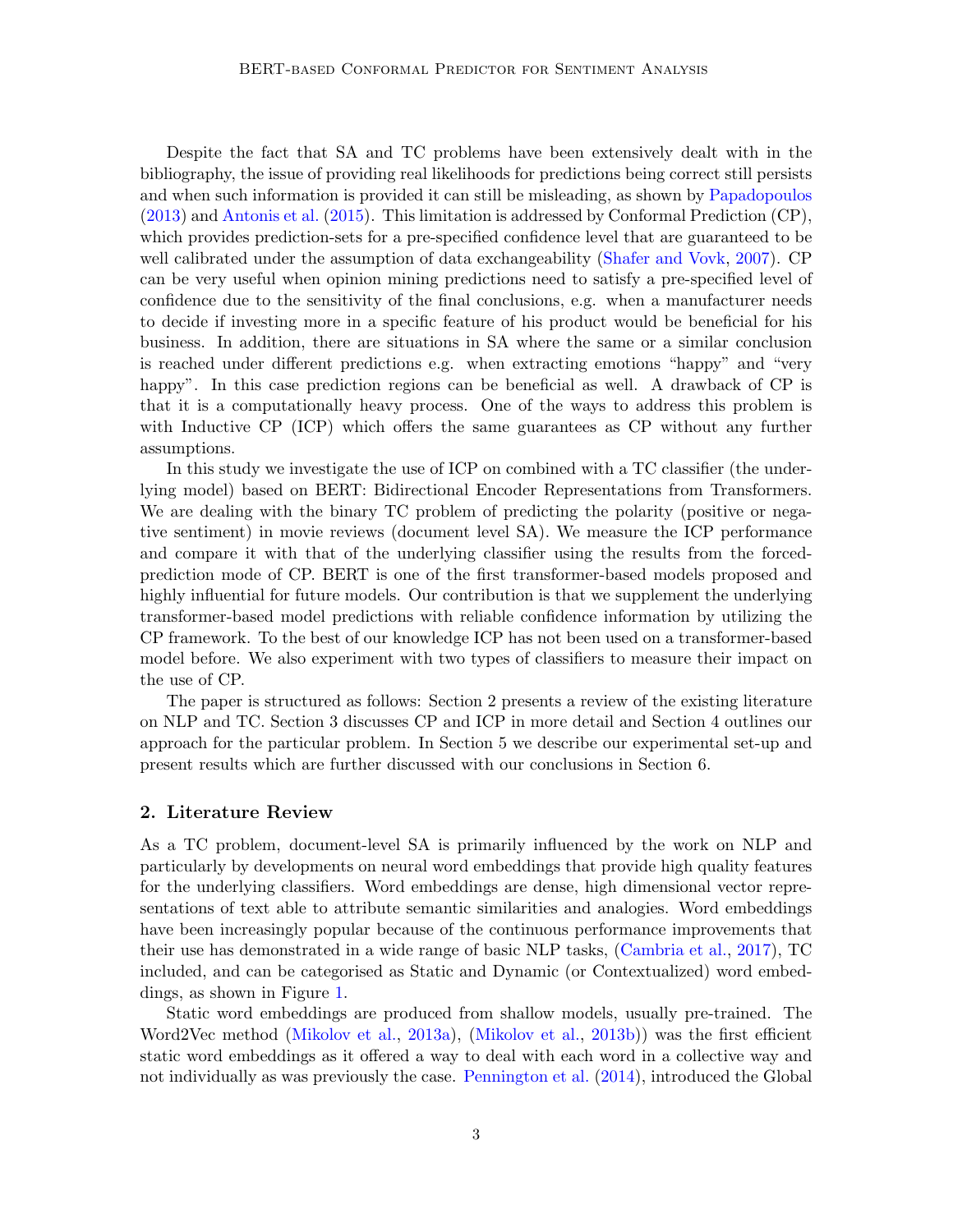

<span id="page-3-0"></span>Figure 1: Categorization of recent Word Embedding models by type and learning algorithm

Vectors (GloVe) method which combined the architecture of Word2Vec with the statistical Latent Semantic Analysis (LSA) method, reducing their weaknesses. [Joulin et al.](#page-13-5) [\(2016\)](#page-13-5), proposed FastText, a method that uses subword information to deal with the issue of not having vector representations for words outside the vocabulary.

Developments that led to transformer-based models, made use of contextualized word embeddings. Transformers [\(Vaswani et al.,](#page-15-1) [2017\)](#page-15-1) are pre-trained language models based on sophisticated (deep) ANNs that make use of the *attention mechanism*, Sequence to Sequence (Seq2Seq) architecture and transfer learning. Language models aim to predict the next word in a sequence of words, given a number of words that precede it. The attention mechanism [\(Bahdanau et al.,](#page-13-6) [2014\)](#page-13-6) was proposed to incorporate into machines an approach similar to the way humans pay attention and recall memories. Seq2Seq models [\(Sutskever et al.,](#page-15-2) [2014\)](#page-15-2) were first proposed to deal with the Machine Translation (MT) problem and are composed of an encoder and a decoder. Under transfer learning view models are developed for a task where data is abundant and then reused as the starting point for models in specific tasks.

The first contextualised word embedding came from Context Vectors (CoVe) [\(McCann](#page-14-7) [et al.,](#page-14-7) [2017\)](#page-14-7) and uses pre-trained word embeddings from GloVe to feed the layers of an encoder of a Seq2Seq Neural MT model which is later trained in a supervised way. A refinement of CoVe that uses a bidirectional LSTM  $<sup>1</sup>$  $<sup>1</sup>$  $<sup>1</sup>$  language model, called Embeddings</sup> from Language Models (ELMo) [\(Peters et al.,](#page-14-8) [2018\)](#page-14-8), was able to handle polysemy, i.e. the situation where the meaning of the words vary according to the context. The implementation of a recently proposed method for improving the performance of LSTM based language models, referred to as AWD-LSTM, resulted in ULMFiT: Universal Language Model Fine-

<span id="page-3-1"></span><sup>1.</sup> Long Short-Term Memory (LSTM) is an ANN structure usually used for sequence analysis like text, as it offers some king of memory to machines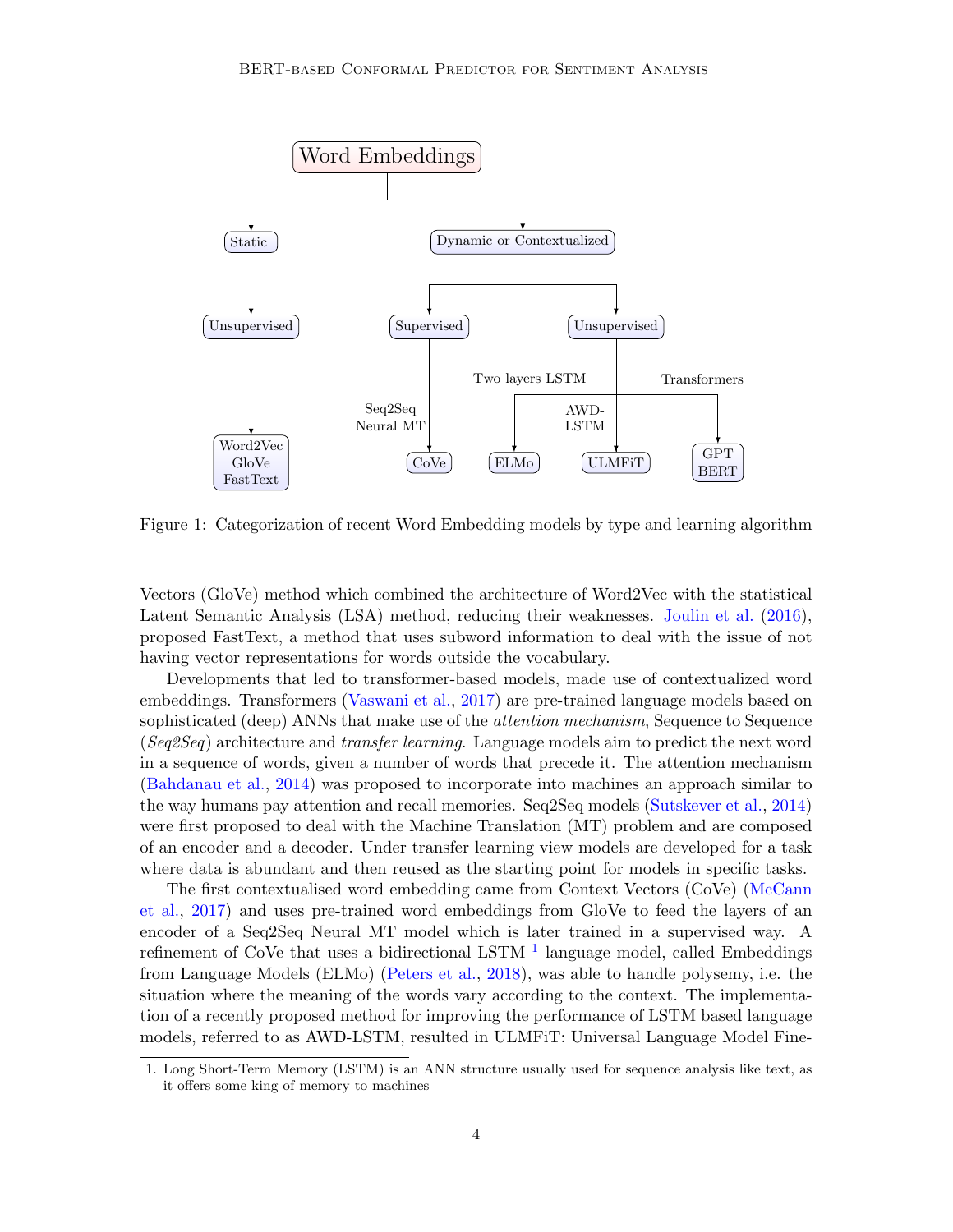Tuning [\(Howard and Ruder,](#page-13-7) [2018\)](#page-13-7), that surpassed the state of the art performances in 6 text classification tasks.

The first implementation of Transformers was in a similar to ULMFiT model by replacing the LSTM structure, that led to Generative Pre-Training (GPT), [\(Radford et al.,](#page-14-9) [2018\)](#page-14-9). GPT beat the state of the art models in TC and on 8 other NLP tasks. A new implementation of Transformers that made a different use of bidirectional information than ULMFiT and GPT led to BERT [\(Devlin et al.,](#page-13-8) [2019\)](#page-13-8), which obtained new state of the art results on 11 NLP tasks, TC included.

Most of the transformer-based models for NLP tasks contain a large number of trainable parameters which are pre-trained as language models on large text corpuses like Wikipedia. These pre-trained models, like BERT, can be downloaded from the web.

## 3. Conformal Prediction

The typical classification problem using ML techniques, consists of building a classifier by setting a learning algorithm as a base and then training it on a data set Z where target categories are known, called training set. Then the classifier is used for predicting the category of any given instance, from a pre-specified set of categories. We define training set  $Z = \{z_1, \ldots, z_n\} = \{(x_1, y_1), \ldots, (x_n, y_n)\}\$ , where  $n \in \mathbb{N}$  is the number of training instances,  $z_i = (x_i, y_i) \in Z$ ,  $i \in \{1, ..., n\}$  is the  $i^{th}$  example,  $x_i \in \mathbb{R}^d$  is a set of vector attributes and  $y_i \in Y = \{Y_1, \ldots, Y_c\}$  its corresponding classification.

The CP framework, which extends conventional ML techniques, supplements the predictions of the underlying classifier with reliable confidence information, provided that the general i.i.d. assumption (data are independent and identically distributed) holds true for Z. For each new instance  $x_{n+1}$ , p-values are assigned to each possible category  $Y_j \in Y$  that signify the likelihood of it being the true category. This is done by measuring the likelihood of each of the extended sets for all  $Y_j \in Y$ ,

<span id="page-4-0"></span>
$$
\{(x_1, y_1), \ldots, (x_n, y_n), (x_{n+1}, Y_j)\},\tag{1}
$$

being drawn independently, from the same probability distribution. This is equivalent to measuring the likelihood of  $Y_j$  being the true category of instance  $x_{n+1}$ , since  $(x_{n+1}, Y_j)$  is the only new addition to the exchangeable, by assumption, set Z.

To obtain the p-value of  $Y_j$ , the strangeness of each  $(x_i, y_i) \in Z$  and  $(x_{n+1}, Y_j)$  with respect to the extended set [\(1\)](#page-4-0) is quantified by a nonconformity score with a nonconformity measure A:

<span id="page-4-1"></span>
$$
\alpha_i^{Y_j} = A(\{(x_1, y_1), \dots, (x_n, y_n), (x_{n+1}, Y_j)\}, (x_i, y_i), \quad i = 1, \dots, n+1. \tag{2}
$$

The p-value of  $Y_i$  is calculated by comparing the nonconformity score of  $(x_{n+1}, Y_i)$  to all other nonconformity scores obtained with [\(2\)](#page-4-1):

<span id="page-4-2"></span>
$$
p(Y_j) = \frac{|\{i = 1, \dots, n : \alpha_i^{Y_j} \ge \alpha_{n+1}^{Y_j}\}| + 1}{n+1}.
$$
\n(3)

The final product of CP for each new instance  $x_{n+1}$ , is the prediction-set  $\Gamma_{n+1}^{\epsilon} = \{Y_j :$  $p(Y_j) > \epsilon$ . Prediction-set  $\Gamma_{n+1}^{\epsilon} \subseteq Y$  includes the true category with a probability  $1 - \epsilon$ ,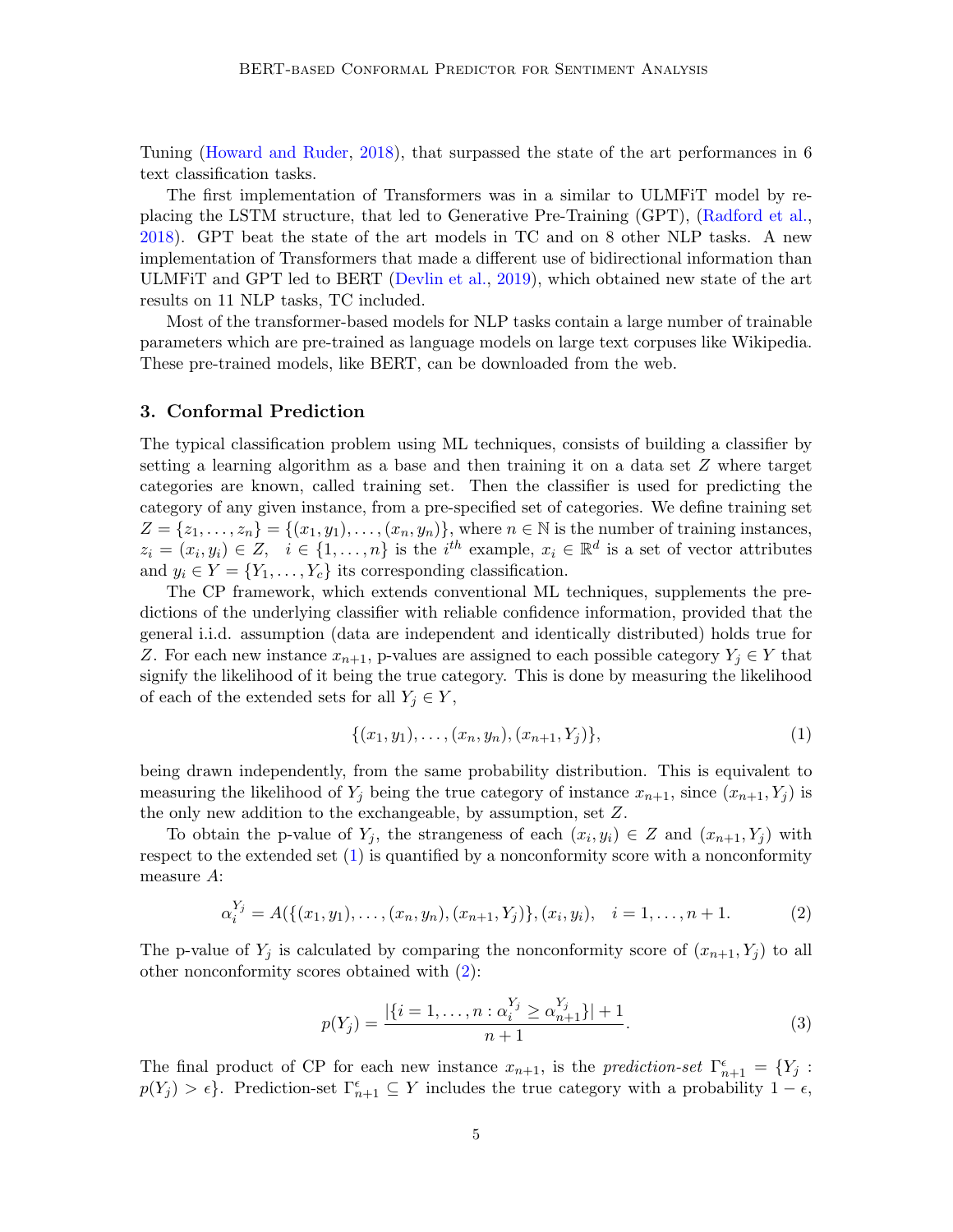where  $\epsilon$  is the pre-defined significance level, [\(Vovk et al.,](#page-15-3) [2005\)](#page-15-3). This is based on the property of [\(3\)](#page-4-2):  $\forall \epsilon \in [0,1]$  and for all i.i.d. probability distributions P,

<span id="page-5-0"></span>
$$
P^{n+1}\{p(Y_j) \le \epsilon\} \le \epsilon. \tag{4}
$$

Because of [\(4\)](#page-5-0), all  $Y_i$  with  $p(Y_i) \leq \epsilon$  are either not the true label of instance  $x_{n+1}$  or, a case in which an event of at most  $\epsilon$  probability occurred. Therefore the chance of rejecting the true category is at most  $\epsilon$ .

Alternatively, if a single prediction is required the forced prediction can be used. Forcedprediction is composed by 3 elements. One is the most likely category for instance  $x_{n+1}$ , defined as the  $Y_j$  with the highest p-value. The other 2 are credibility which is the p-value of that  $Y_i$  and the confidence score which is defined as one minus the second highest p-value.

#### 3.1. Inductive Conformal Prediction

The original CP also referred to as transductive CP requires the learning algorithm to be trained c times just to deal with one new instance  $x_{n+1}$ , where c is the number of possible classifications. This is a computationally heavy process and usually prohibitive when the learning algorithm is a deep ANN with millions of free parameters like Transformers.

Inductive CP for classification tasks, [\(Papadopoulos et al.,](#page-14-10) [2002\)](#page-14-10), deals with this limitation. Under this perspective the training data is split into the proper-training set  $Z_{proper} = \{z_1, \ldots, z_q\}$  and the calibration set  $Z_{calibration} = \{z_{q+1}, \ldots, z_n\}$  data. A general classifier is trained on the proper training set just once and the p-values are calculated by extending the calibration set with the new instance to produce the extended sets:

$$
\{(x_{q+1}, y_{q+1}), \dots, (x_n, y_n), (x_{n+1}, Y_j)\}, j = 1, \dots, c.
$$
\n<sup>(5)</sup>

The nonconformity scores of  $Z_{calibration}$  are calculated just once:

$$
\alpha_i = A(\{(x_1, y_1), \dots, (x_q, y_q)\}, (x_i, y_i)), \quad i = q + 1, \dots, n.
$$
\n(6)

For each new instance  $x_{n+1}$  the nonconformity scores are calculated for each possible label  $Y_j$  as:

$$
\alpha_{n+1}^{Y_j} = A(\{(x_1, y_1), \dots, (x_q, y_q)\}, (x_{n+1}, Y_j)).
$$
\n(7)

The p-values of each  $Y_i$  are then:

$$
p(Y_j) = \frac{|\{i = q+1, \dots, n : \alpha_i^{Y_j} \ge \alpha_{n+1}^{Y_j}\}| + 1}{n+1}.
$$
\n(8)

Given the p-values the remaining process is the same as in the original CP.

## 4. The Proposed Model

The proposed classifier and text prepossessing (tokenization) follows the work of [Devlin](#page-13-8) [et al.](#page-13-8)  $(2019)$ . We use the pre-trained model BERT-base<sup>[2](#page-5-1)</sup> and add a fully connected output layer on top for the task of text classification. We fine-tune BERT by adjusting the model

<span id="page-5-1"></span><sup>2.</sup> BERT-base can be downloaed from https://github.com/google-research/bert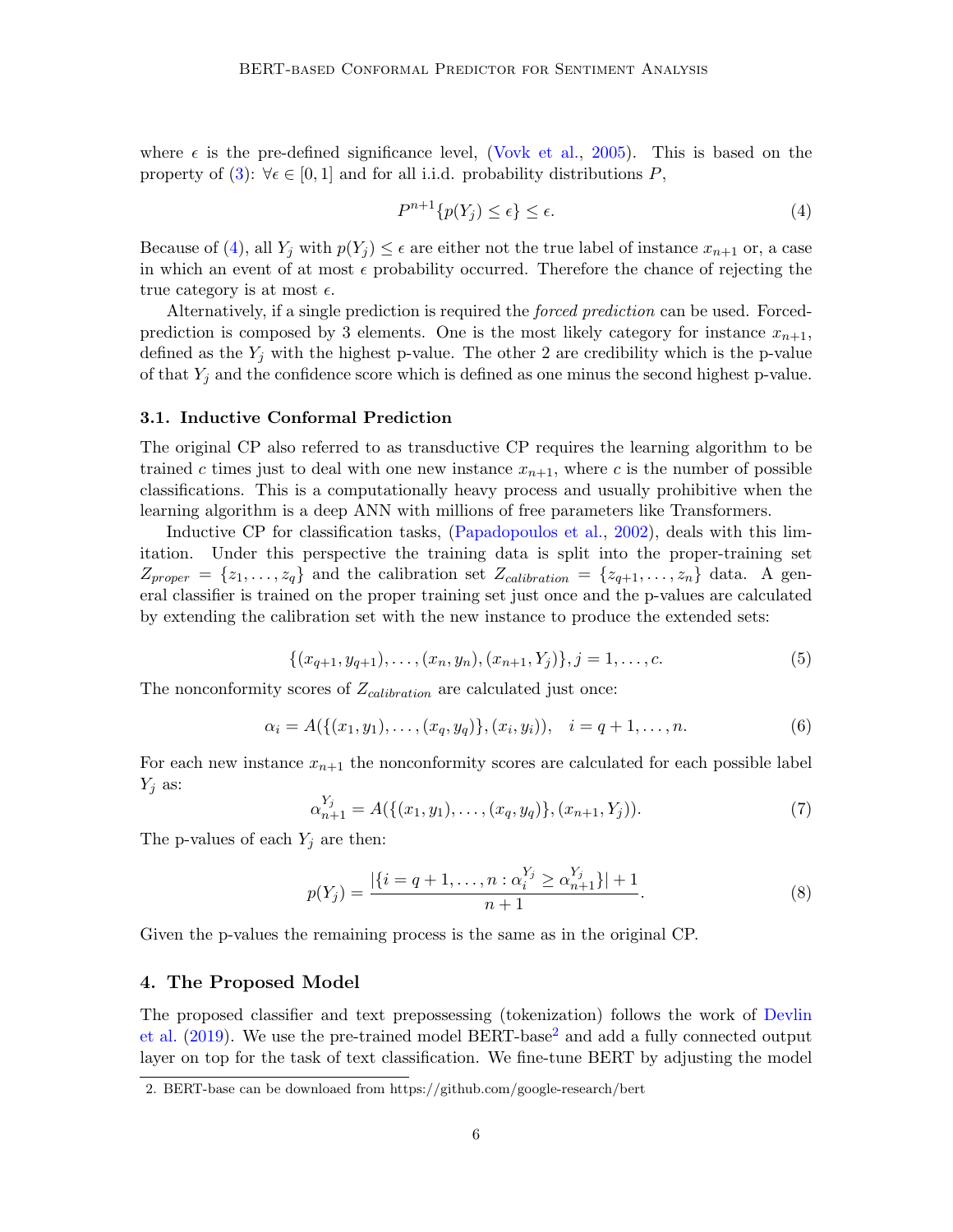parameters through re-training on new examples of in-domain text. We experiment with softmax and sigmoid activation functions. Although the sigmoid activation function is not recommended for binary or multi-class TC problems, we employed it, aiming to investigate if the additional information provided by having two independent outputs (as opposed to the 2 complimentary probabilities of softmax) can be beneficial when performing ICP.

## 4.1. BERT

BERT-base is trained on the BookCorpus (800M words) and English Wikipedia (2500M words) with a special language model called masked language model with two objectives:

- To predict a word within a sequence of words regardless of the direction in which the sequence is processed, in contrast with the typical language models where only the next word of a sequence can be predicted
- Next sentence prediction, where a binary classifier is used in order to determine whether two sentences come in sequence

BERT-base consists of 12 identical sequential layers referred to as transformer blocks with hidden size of 768. Each transformer block contains a self-attention head and a feed-forward layer resulting in 110 million trainable parameters in total.

BERT's input is a sequence of N tokens, where  $N \leq 512$  and the output is the representation of each token. BERT uses wordpiece tokens (e.g."playing" is split into tokens: "play" and "##ing") with a 30k token vocabulary. The first token of every sequence is required to be the special classification token [CLS], while the token [SEP] is used between paired sentences and the token [PAD] is used for padding sequences of different lengths. The final output of the tokenization process is a sequence of integers corresponding to the vocabulary tokens. For words not found in the vocabulary the special token [UNK] is used.

#### 4.2. BERT for TC

Our classifier is composed of BERT-base with a fully connected layer on top of it, as shown in Figure [2.](#page-7-0) Text is turned into tokens and then into the corresponding vocabulary ids which are the inputs of the first transformer block. Each transformer block outputs a sequence of N real valued vectors of length 768 which is the input of the next transformer block.

The final hidden state of the [CLS], which is the first element of the output sequence of the  $12^{th}$  transformer block, is the representation (word embeddings) of the whole text and it is fed to the final layer of our classifier. That is a fully-connected layer with input size: 768 and output size: 2. To prevent over-fitting we use dropout equal to 0.1. The final output of the classifier is 2 values in  $[0, 1]$  corresponding to the likelihood of each label being the true label. The classifier comes in two flavours depending on the final activation function: sigmoid and softmax. While both activation functions give output for each label in the range [0,1], softmax ensures that the sum of the probabilities for all labels equals to 1. The final sentiment is the one with the highest value.

We used the Adam optimizer [\(Kingma and Ba,](#page-13-9) [2014\)](#page-13-9) and an early stopping criterion of accuracy with patience time set to 3 epochs. We used a learning rate of 4e-5 for the parameters of BERT and 1e-3 for the classification layer, similar to the work of [Devlin](#page-13-8)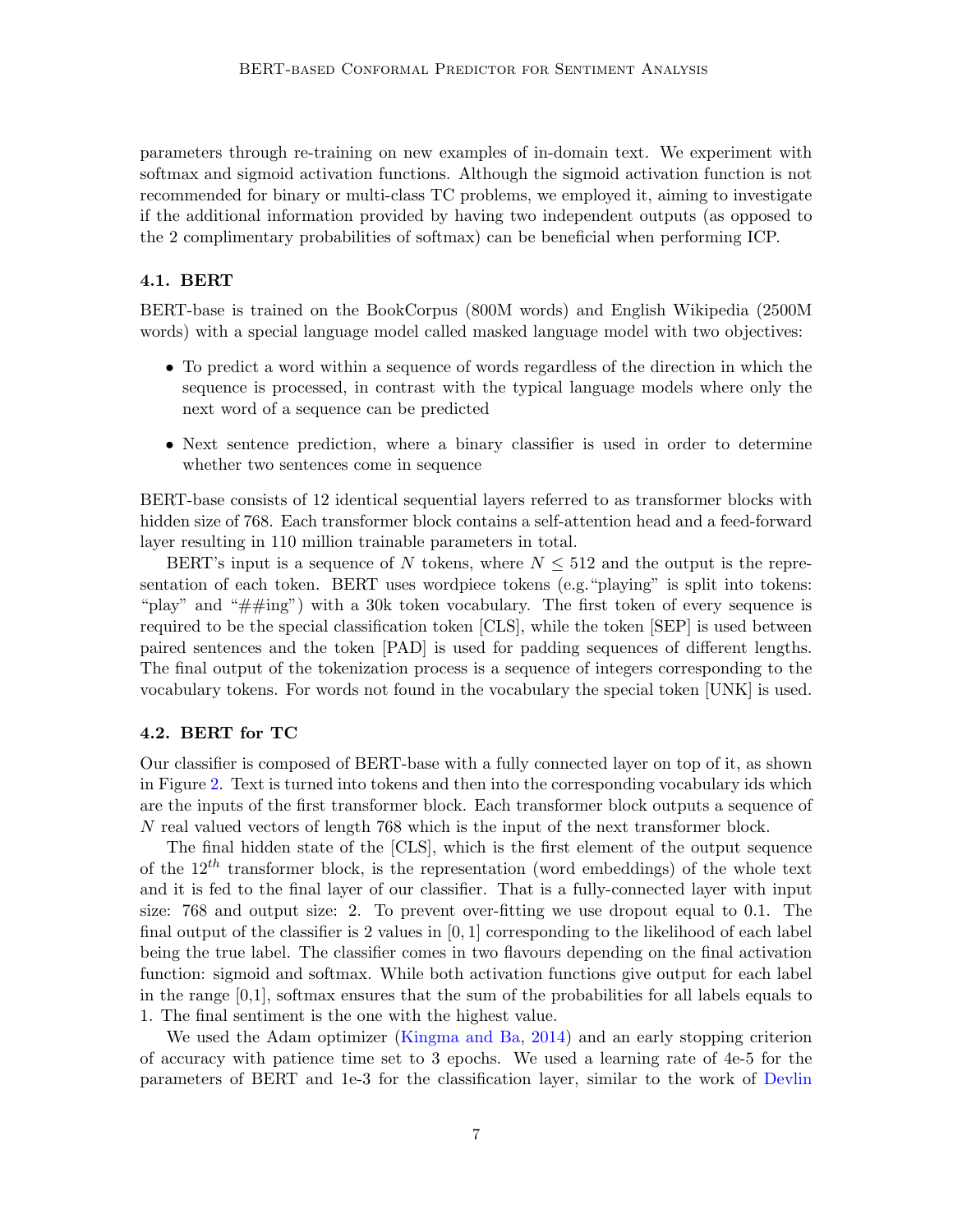

<span id="page-7-0"></span>Figure 2: Architecture of the classifier model

[et al.](#page-13-8) [\(2019\)](#page-13-8) to deal with the danger of catastrophic forgetting [\(Howard and Ruder,](#page-13-7) [2018\)](#page-13-7), which eliminates the benefit of the information captured through the pre-training phase. We also determined experimentally, that a higher learning rate for the final layer, which is randomly initialized, allows for better model convergence.

#### 4.3. Nonconformity

We apply a typical nonconformity metric to the calibration set instances and then to each of the test instances for positive and negative label cases. The metric that we used to obtain the nonconformity scores is from the family of  $p-norms$ , for  $p = \infty$  (also referred to as L-infinity norm):

$$
L_{\infty} = ||c||_{\infty} = max(|c_1|, |c_2|).
$$
\n(9)

The nonconformity scores for the calibration instances and for each of the test instances  $x_{n+1}$  with category  $Y_j$  are given below. The raw prediction of the classifier, that is the probability for each label being the true one, is noted as  $y^*$ .

$$
\alpha_i = \|y_i^* - y_i\|_{\infty} \n\alpha_{x_{n+1}}^{Y_j} = \|y_{n+1}^* - Y_j\|_{\infty}.
$$
\n(10)

## 5. Experiments and Results

We conduct 2 experiments for each of the softmax and sigmoid classifiers. The first using the conventional model on the full training set and the second using ICP with the under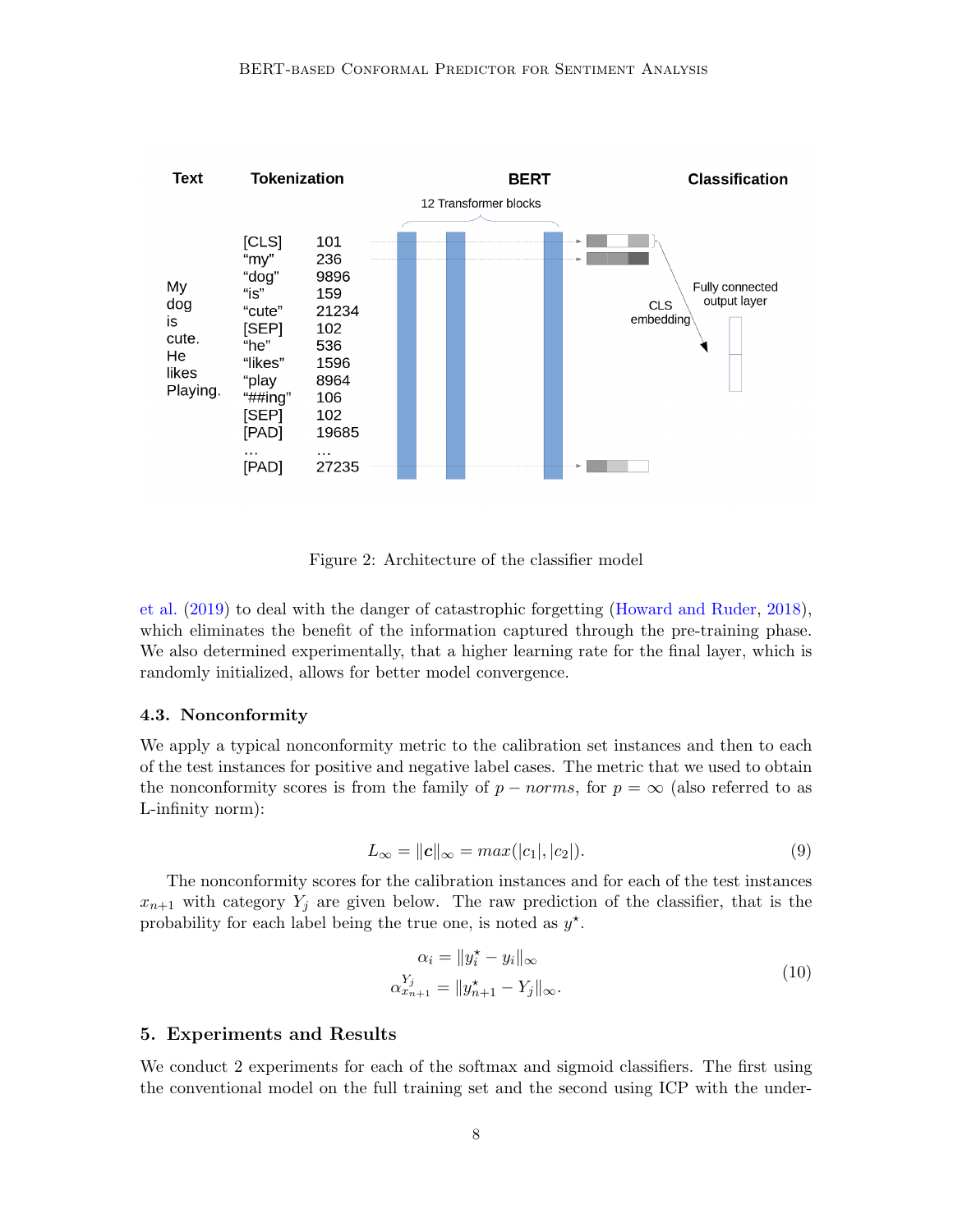lying model trained only on the proper training set. We compare the results of ICP with those of the corresponding conventional classifiers and investigate whether the additional information provided by sigmoid's non-complementary outputs can be beneficial.

#### 5.1. Dataset

We use the binary IMDB movie reviews dataset [\(Maas et al.,](#page-13-10) [2011\)](#page-13-10). It contains 25k positive and 25k negative reviews and less than 30 reviews per movie. The average number of words per instance is 292. We use the first  $N = 256$  words (padding size) of each instance. We split the data set into 34k training set, 6k validation set and 10k test set. For the ICP experiments we further split the training set to 23.8k proper training set  $(70\%)$  and  $10.2k$ (30%) calibration set.

#### 5.2. Performance Measures

Experimental results are evaluated using 2 types of metrics corresponding to the 2 possible outputs of CP: forced-prediction and prediction-sets (assessing the quality of p-values). In forced prediction, we use Classification Accuracy  $(CA)$ , average-confidence  $(Con f.)$  and average-credibility  $(Cred.)$ . We define n as the total number of test instances.

• Classification accuracy  $(CA)$ , is the average of correct predictions over the total number of test instances:

$$
CA = \frac{1}{n} \sum_{i=1}^{n} I(\hat{y}_i = y_i),
$$
\n(11)

where I is 1 if the condition is true and 0 otherwise,  $y_i$  is the true category and  $\hat{y}_i$  is the predicted category of the classification process for instance i.

• The confidence level indicates the likelihood of the output classification compared to the other possible classifications. We calculate Average-confidence  $(\overline{Conf.})$  as a summary over the total number of test instances, defined as:

$$
\overline{Conf.} = \frac{1}{n} \sum_{i=1}^{n} Conf_i,
$$
\n(12)

where  $Conf_i$  is the confidence level of forced prediction for test case i.

• Low Credibility indicates that the particular instance is strange of all classifications. We measure *Average-credibility (Cred.)*, defined as:

$$
\overline{Cred.} = \frac{1}{n} \sum_{i=1}^{n} Cred_i,
$$
\n(13)

where  $Cred_i$  is the corresponding credibility of i test case of forced prediction.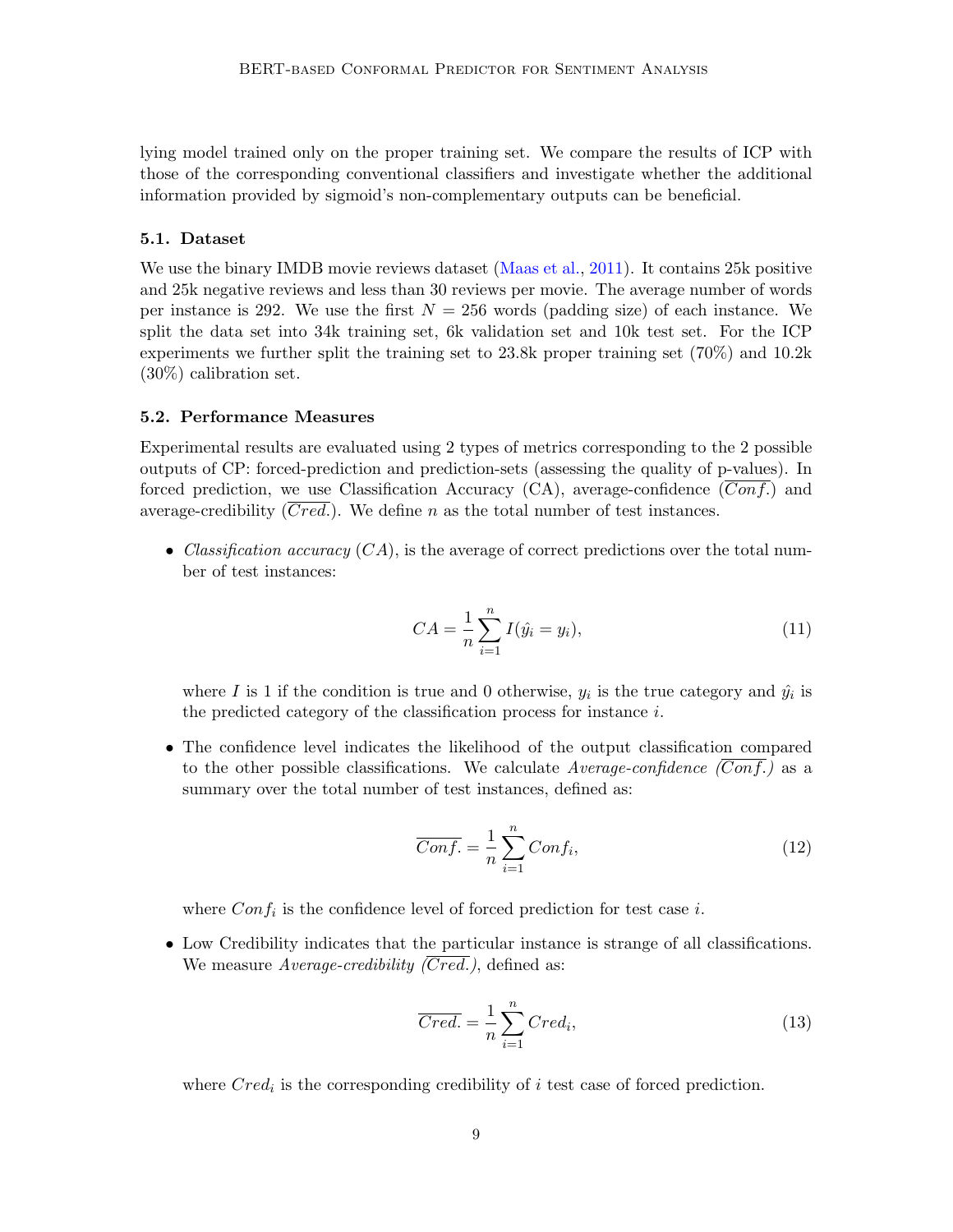The second type of metrics evaluates the quality of the p-values produced by ICP and the consequently the usefulness of the resulting prediction-sets. We used three of the probabilistic metrics proposed by [Vovk et al.](#page-15-4) [\(2016\)](#page-15-4), in all cases small values are preferable:

• The *s-criterion*  $(S)$ , measures the efficiency of the p-vales as their average sum across all test instances. It is defined as:

$$
S = \frac{1}{n} \sum_{i=1}^{n} \sum_{y} p_i^y.
$$
 (14)

• The *of-criterion (OF)*, (OF stands for observed-fuzziness) is defined as the average sum of the p-values for the false labels. It is defined as:

$$
OF = \frac{1}{n} \sum_{i=1}^{n} \sum_{y \neq y_i} p_i^y,
$$
\n(15)

where  $y_i$  is the true category.

• The *n-criterion*  $(N)$ , is defined as the average prediction-size:

$$
N = \frac{1}{n} \sum_{i=1}^{n} |\Gamma_i^{\epsilon}|. \tag{16}
$$

#### 5.3. Results

We detail experimental results in 2 parts. Section [5.3.1](#page-9-0) evaluates forced-predictions and Section [5.3.2](#page-9-1) prediction-sets and the quality of p-values.

#### <span id="page-9-0"></span>5.3.1. Forced-Prediction

Table [1](#page-10-0) reports the classification results of the underlying classifiers (without ICP), indicated by ∗, and compares them to the corresponding ICP forced-predictions. Forced-prediction performance is almost equal to the non CP-classification in both cases. This shows that the use of CP causes no substantial performance loss. The small performance loss of CP classification can be attributed to the smaller training set size of the underlying classifier, i.e. proper training set is 10.2k instances shorter. Comparing the performance of the 2 ICPs we observe that there is insignificant difference between them the 2 in all three metrics.

#### <span id="page-9-1"></span>5.3.2. Prediction-Sets

Table [2](#page-10-1) shows the results for the  $S$  and  $\overline{OF}$  criteria. We can see that using softmax over sigmoid slightly increases both the S and  $OF$  criteria. This difference might be due to the extra information provided by the independent sigmoid outputs, however it is insignificant for any actual conclusion to be drawn.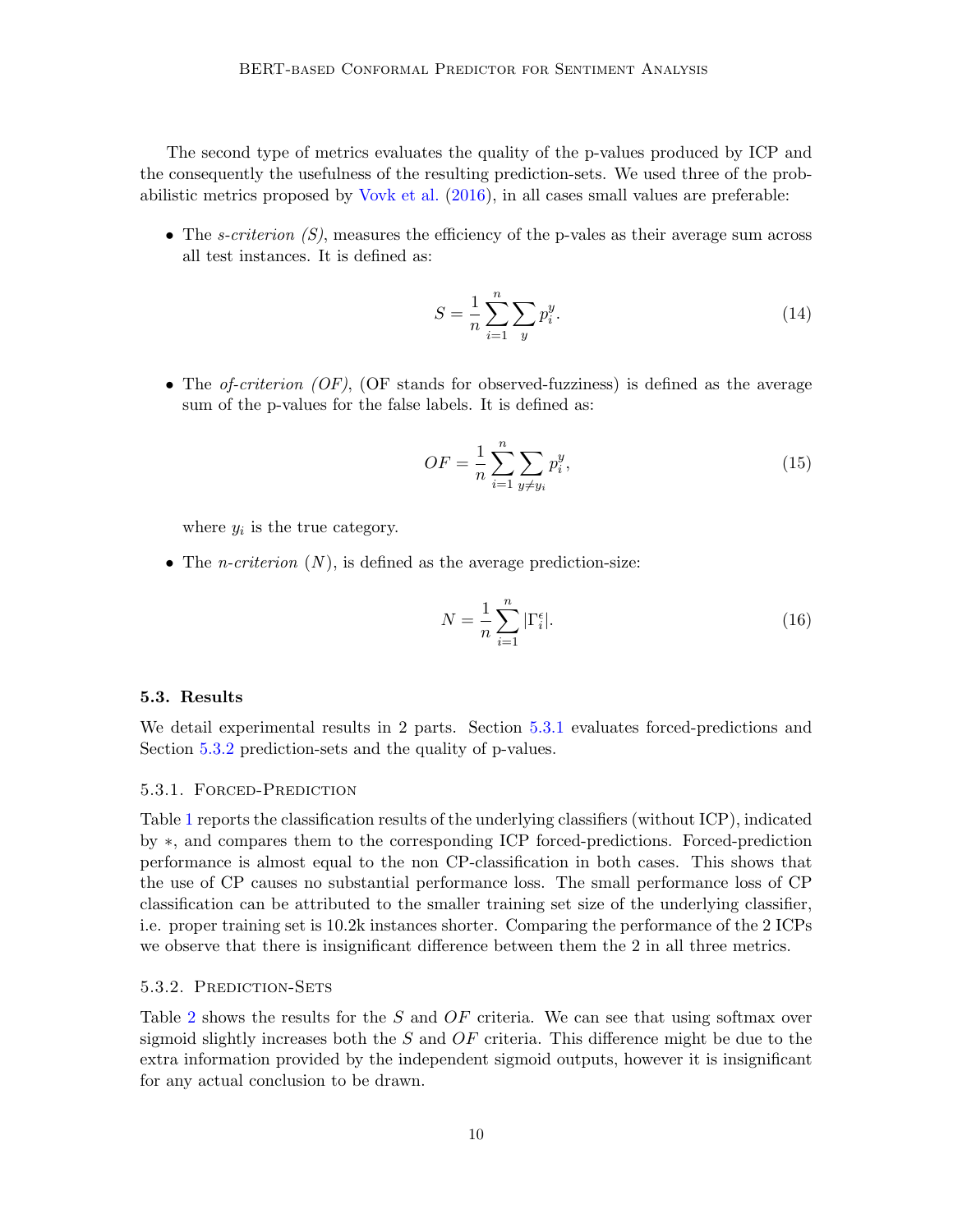<span id="page-10-0"></span>

| тари т. тогоод г годилин спаршоалын      |        |        |        |
|------------------------------------------|--------|--------|--------|
| Experiment                               | CA     | Conf.  | Cred.  |
| $IMDB_{sigmoid}$                         | 0.9198 | 0.9868 | 0.5146 |
| $IMDB_{softmax}$                         | 0.9137 | 0.9832 | 0.5195 |
|                                          | 0.9228 |        |        |
|                                          | 0.9202 |        |        |
| $IMDB^*_{sigmoid}$<br>$IMDB^*_{softmax}$ |        |        |        |

Table 1: Forced Prediction Classification

<span id="page-10-1"></span>

| Table 2: S & OF Criteria |               |                |  |
|--------------------------|---------------|----------------|--|
| Experiment               | $S-Criterion$ | $OF-Criterion$ |  |
| $IMDB_{sigmoid}$         | 0.5277        | 0.0251         |  |
| $IMDB_{softmax}$         | 0.5363        | 0.0313         |  |



<span id="page-10-2"></span>Figure 3: Average Prediction-Set Size

Average prediction-set sizes (i.e. N-criterion) for both classifiers is depicted in Figure [3](#page-10-2) for significance levels in the range [0, 0.2]. Overall, prediction-set sizes decrease rapidly offering usable results already at relatively high confidence levels. At the confidence level of 99% (significance level  $\epsilon = 1\%$ ), prediction-set sizes are around 1.4. At the confidence level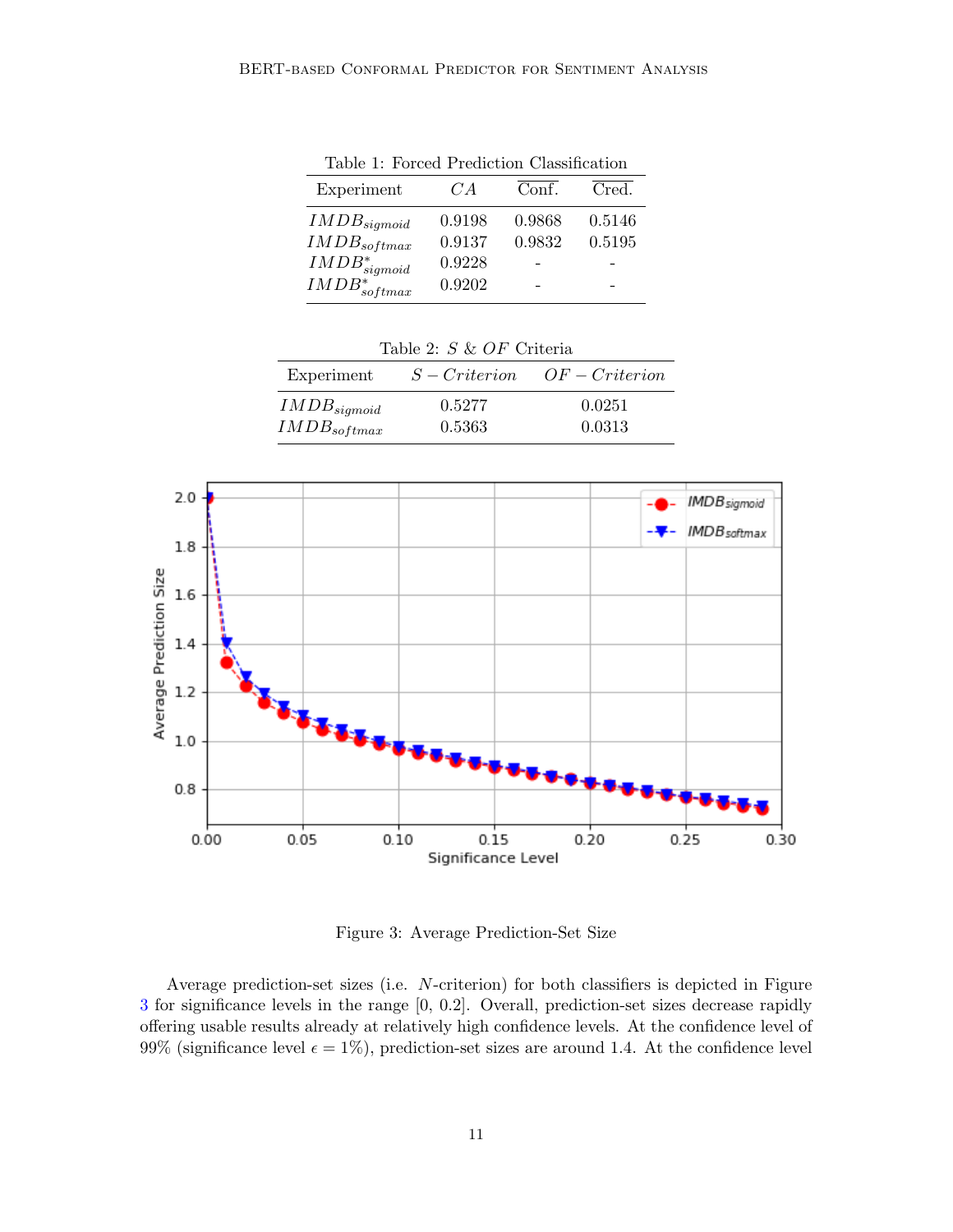of 95% ( $\epsilon = 5\%$ ), prediction-set sizes are close to 1 (on average 1.1 out of 2). At confidence level below 91% ( $\epsilon > 9\%$ ) average prediction-set size falls below 1 because of empty sets.

Comparing the sigmoid and softmax versions, sigmoid classifier always offers tighter prediction-sets over softmax, but the performance difference is small. The highest difference between them is on the smallest significance level we report ( $\epsilon = 1\%$ ), where prediction-set size is equal to 1.405 for the softmax and to 1.3246 for the sigmoid classifier.



<span id="page-11-0"></span>Figure 4: Empirical Error Rate

Empirical error rate results are presented in Figure [4](#page-11-0) for significance level varying in range [0,1]. Error rate for both classifiers is almost equal and no more than the significance level, as is theoretically guaranteed by the CP framework.

## 6. Conclusions

We investigate the application of inductive CP combined with a transformer-based model to deal with the problem of document level SA. Specifically, our underlying classifier is a state of the art model for NLP tasks, i.e. BERT for TC. We experiment on a binary text classification problem using the IMDB movies review dataset. We also examine performance differences between softmax and sigmoid output activation functions. Our results are summarized using performance metrics for forced-predictions and prediction-sets.

The obtained results indicate that the ICP extension does not significantly affect performance in terms of classification accuracy. We marked an accuracy of 0.9228, using a simple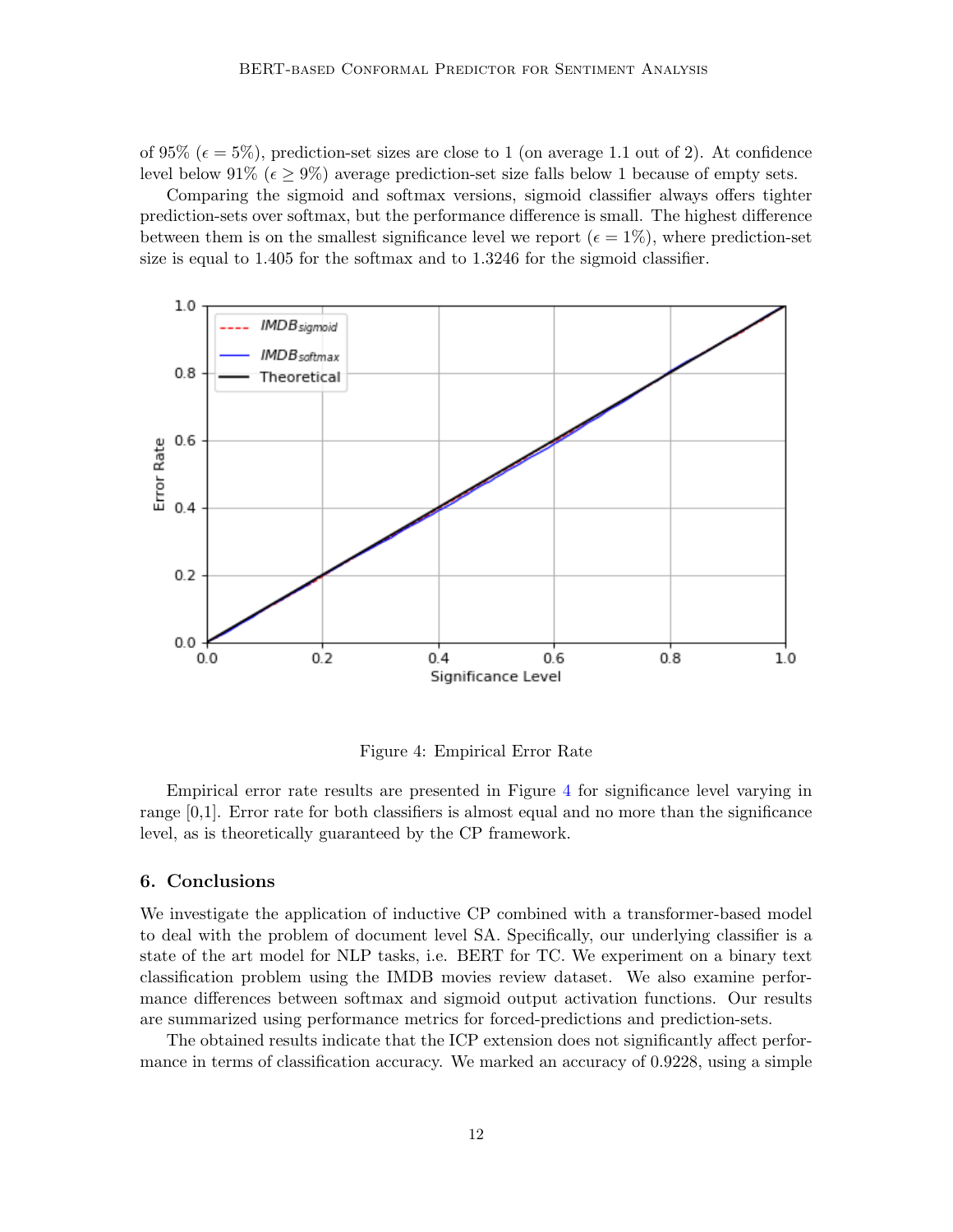training strategy on a BERT model, confirming the suitability of transformer-based models for TC. Additionally, prediction-sets are overall tight enough to be useful in practise.

We intend to extend this work by experimenting with the new state of the art transformerbased models, like XLNet [\(Yang et al.,](#page-15-5) [2019\)](#page-15-5) and RoBERTa [\(Liu et al.,](#page-13-11) [2019\)](#page-13-11) to examine further performance improvements. We also plan to alter the training strategy, using guidance from the work of [Sun et al.](#page-15-6) [\(2019\)](#page-15-6), since they proved that a significant performance increase can be achieved. Furthermore, we intent to explore multi-class and multi-label versions of the problem where the additional information provided by CP can be even more useful.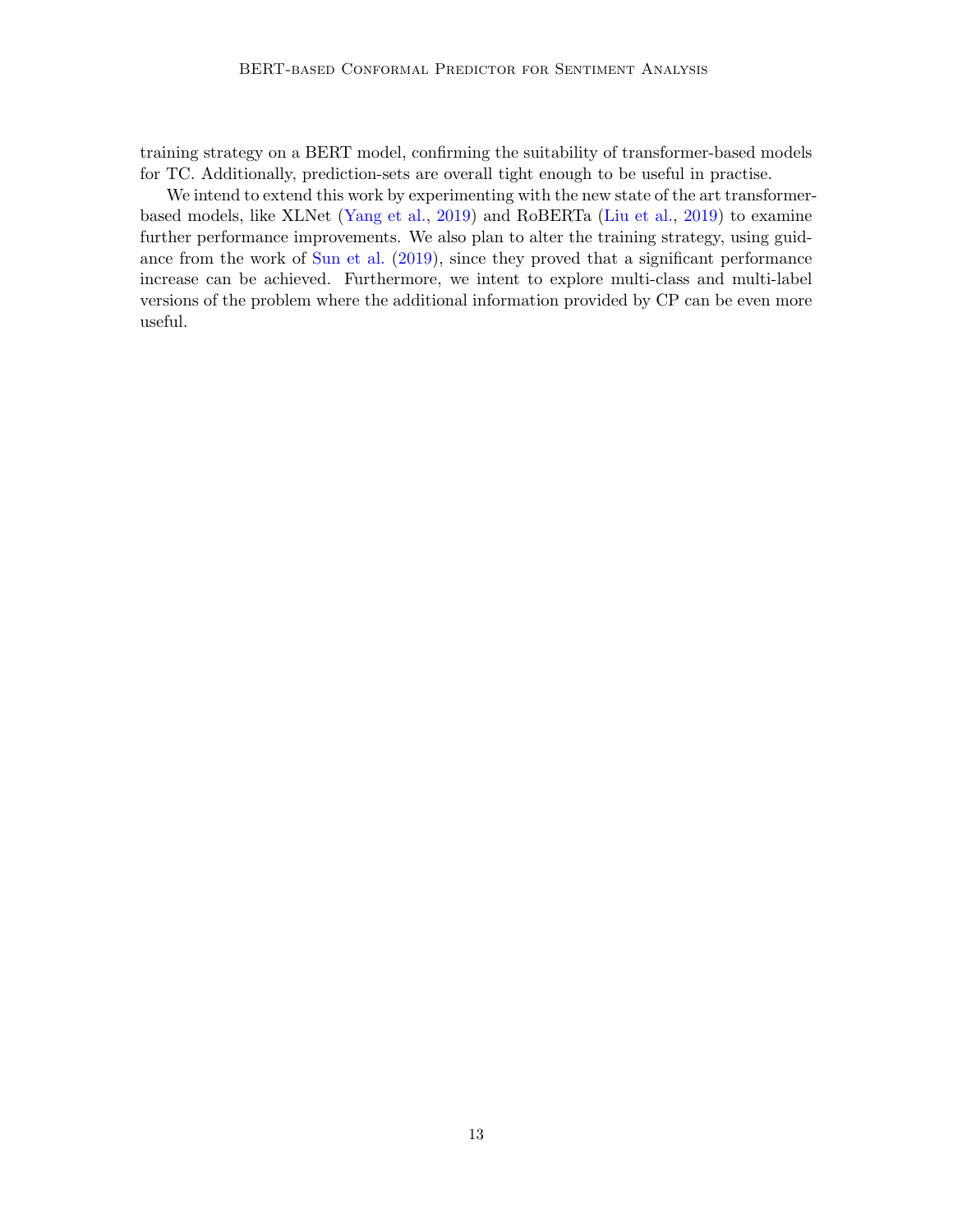## References

- <span id="page-13-3"></span>Lambrou Antonis, Nouretdinov Ilia, and Papadopoulos Harris. Inductive venn prediction. Annals of Mathematics and Artificial Intelligence, 74(1):181–201, May 2015. doi: https:  $// doi.org/10.1007/s10472-014-9420-z.$
- <span id="page-13-6"></span>Dzmitry Bahdanau, Kyunghyun Cho, and Yoshua Bengio. Neural machine translation by jointly learning to align and translate, 2014.
- <span id="page-13-4"></span>Erik Cambria, Soujanya Poria, Alexander F. Gelbukh, and Mike Thelwall. Sentiment analysis is a big suitcase. IEEE Intelligent Systems, 32:74–80, 2017.
- <span id="page-13-8"></span>Jacob Devlin, Ming-Wei Chang, Kenton Lee, and Kristina Toutanova. BERT: Pre-training of deep bidirectional transformers for language understanding. In Proceedings of the 2019 Conference of the North American Chapter of the Association for Computational Linguistics: Human Language Technologies, Volume 1 (Long and Short Papers), pages 4171–4186, Minneapolis, Minnesota, June 2019. Association for Computational Linguistics. doi: 10.18653/v1/N19-1423.
- <span id="page-13-2"></span>Gregory Goth. Deep or shallow, nlp is breaking out. Communications of the ACM, 59: 13–16, 03 2016. doi: 10.1145/2874915.
- <span id="page-13-7"></span>Jeremy Howard and Sebastian Ruder. Universal language model fine-tuning for text classification. Proceedings of the 56th Annual Meeting of the Association for Computational Linguistics (Volume 1: Long Papers), 2018. doi:  $10.18653/v1/p18-1031$ . URL <http://dx.doi.org/10.18653/v1/p18-1031>.
- <span id="page-13-5"></span>Armand Joulin, Edouard Grave, Piotr Bojanowski, Matthijs Douze, Hérve Jégou, and Tomas Mikolov. Fasttext.zip: Compressing text classification models, 2016. URL <http://arxiv.org/abs/1612.03651>. cite arxiv:1612.03651Comment: Submitted to ICLR 2017.
- <span id="page-13-9"></span>Diederik P. Kingma and Jimmy Ba. Adam: A method for stochastic optimization. 2014. URL <http://arxiv.org/abs/1412.6980>. International Conference for Learning Representations.
- <span id="page-13-0"></span>Bing Liu. Sentiment analysis and subjectivity. Handbook of natural language processing, 2: 627–666, 2010.
- <span id="page-13-1"></span>Bing Liu. Sentiment analysis and opinion mining. Synthesis Lectures on Human Language Technologies, 5(1):1–167, May 2012. doi: 10.2200/s00416ed1v01y201204hlt016.
- <span id="page-13-11"></span>Yinhan Liu, Myle Ott, Naman Goyal, Jingfei Du, Mandar Joshi, Danqi Chen, Omer Levy, Mike Lewis, Luke Zettlemoyer, and Veselin Stoyanov. Roberta: A robustly optimized bert pretraining approach, 2019.
- <span id="page-13-10"></span>Andrew L. Maas, Raymond E. Daly, Peter T. Pham, Dan Huang, Andrew Y. Ng, and Christopher Potts. Learning word vectors for sentiment analysis. In Proceedings of the 49th Annual Meeting of the Association for Computational Linguistics: Human Language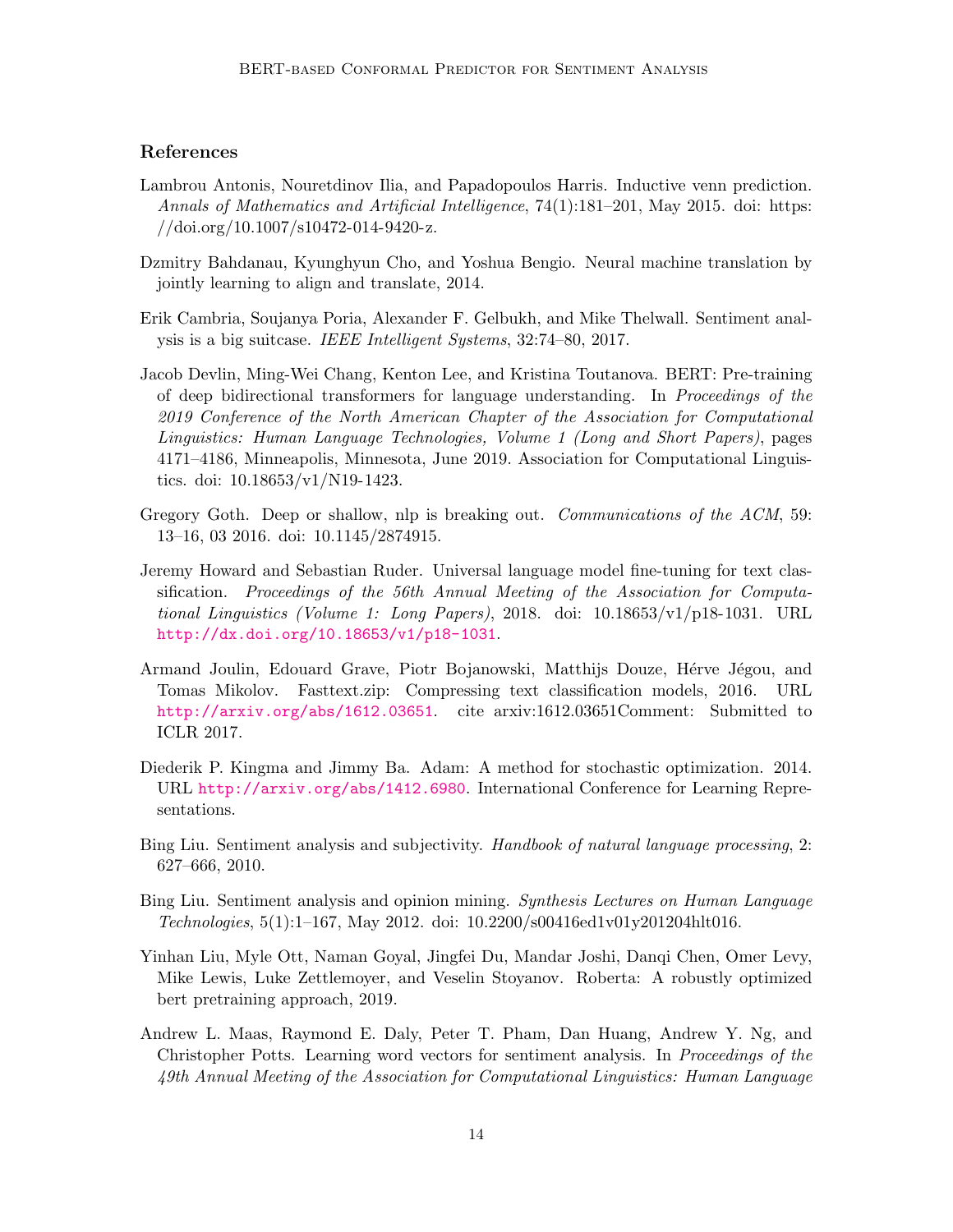Technologies, pages 142–150, Portland, Oregon, USA, June 2011. Association for Computational Linguistics. URL <http://www.aclweb.org/anthology/P11-1015>.

- <span id="page-14-7"></span>Bryan McCann, James Bradbury, Caiming Xiong, and Richard Socher. Learned in translation: Contextualized word vectors, 2017.
- <span id="page-14-1"></span>Walaa Medhat, Ahmed Hassan, and Hoda Korashy. Sentiment analysis algorithms and applications: A survey. Ain Shams Engineering Journal, 5:1093–1113, 2014.
- <span id="page-14-4"></span>Tomas Mikolov, Ilya Sutskever, Kai Chen, Greg S Corrado, and Jeff Dean. Distributed representations of words and phrases and their compositionality. In NIPS, pages 3111– 3119. Curran Associates, Inc., 2013a.
- <span id="page-14-5"></span>Tomas Mikolov, Wen-tau Yih, and Geoffrey Zweig. Linguistic regularities in continuous space word representations. In Proceedings of the 2013 Conference of the North American Chapter of the Association for Computational Linguistics: Human Language Technologies, pages 746–751, Atlanta, Georgia, June 2013b. Association for Computational Linguistics. URL <https://www.aclweb.org/anthology/N13-1090>.
- <span id="page-14-0"></span>Mika V. Mäntylä, Daniel Graziotin, and Miikka Kuutila. The evolution of sentiment analysis—a review of research topics, venues, and top cited papers. Computer Science Review, 27:16–32, Feb 2018. doi: 10.1016/j.cosrev.2017.10.002.
- <span id="page-14-2"></span>Harris Papadopoulos. Reliable probabilistic classification with neural networks. Neurocomput., 107:59–68, May 2013. ISSN 0925-2312. doi: 10.1016/j.neucom.2012.07.034. URL <https://doi.org/10.1016/j.neucom.2012.07.034>.
- <span id="page-14-10"></span>Harris Papadopoulos, Vladimir Vovk, and Alex Gammerman. Qualified predictions for large data sets in the case of pattern recognition. In M. Wani, H. Arabnia, K. Cios, K. Hafeez, and G. Kendall, editors, Proceedings of the International Conference on Machine Learning and Applications, pages 159–163. CSREA Press, 2002. Proceedings of the International Conference on Machine Learning and Applications, CSREA Press, Las Vegas, NV, pages 159-163, 2002.
- <span id="page-14-6"></span>Jeffrey Pennington, Richard Socher, and Christopher D Manning. Glove: Global vectors for word representation. In EMNLP, volume 14, pages 1532–1543, 2014.
- <span id="page-14-8"></span>Matthew Peters, Mark Neumann, Mohit Iyyer, Matt Gardner, Christopher Clark, Kenton Lee, and Luke Zettlemoyer. Deep contextualized word representations. Proceedings of the 2018 Conference of the North American Chapter of the Association for Computational Linguistics: Human Language Technologies, Volume 1 (Long Papers), 2018. doi: 10. 18653/v1/n18-1202. URL <http://dx.doi.org/10.18653/v1/n18-1202>.
- <span id="page-14-9"></span>Alec Radford, Karthik Narasimhan, Tim Salimans, and Ilya Sutskever. Improving language understanding by generative pre-training. 2018.
- <span id="page-14-3"></span>Glenn Shafer and Vladimir Vovk. A tutorial on conformal prediction. Journal of Machine Learning Research, 9:371–421, 2007. URL <http://arxiv.org/abs/0706.3188>.